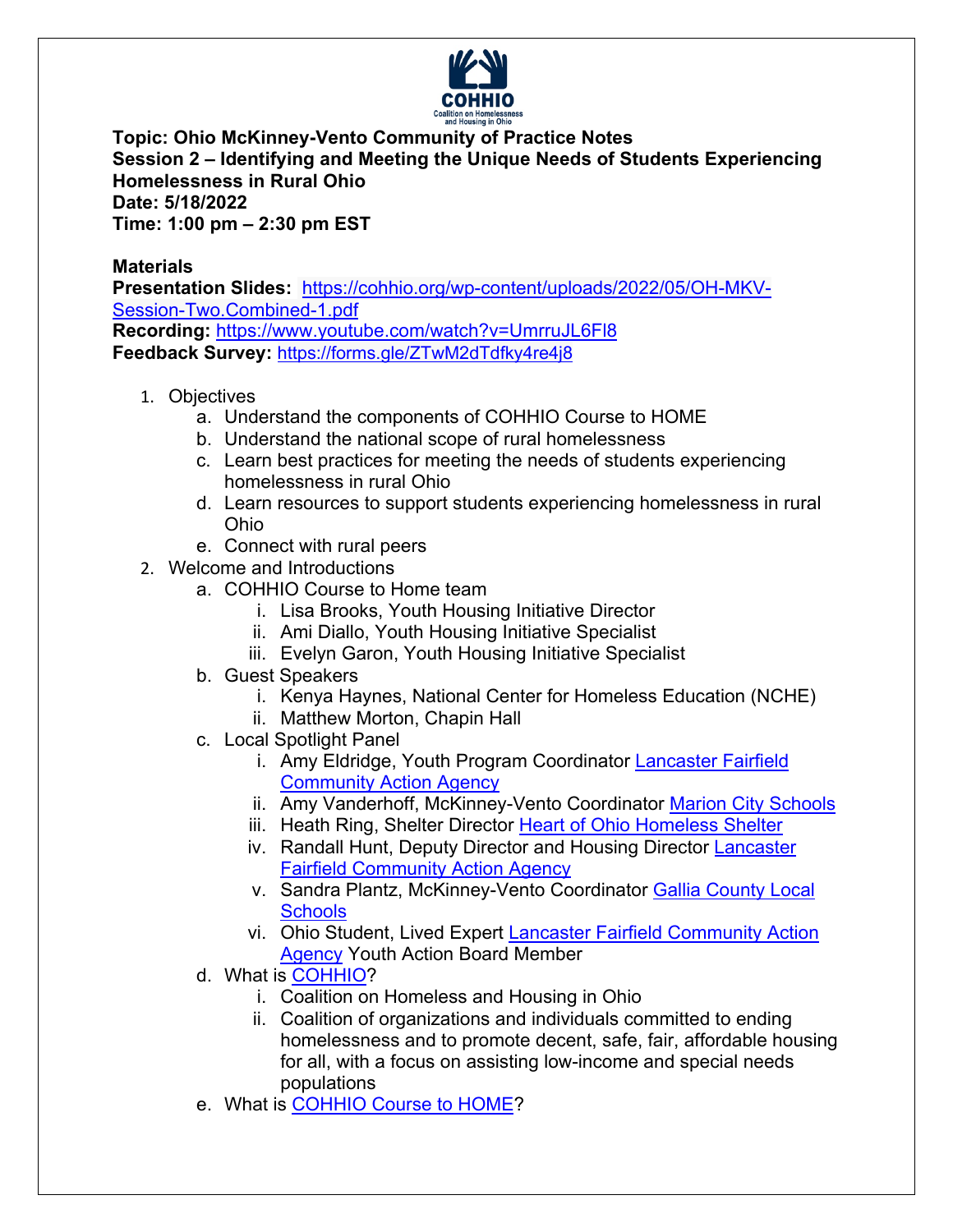- i. Community of Practice
- ii. Technical Assistance
- iii. District Toolkit
- iv. Communications & Newsletter
- v. E-Learning
- vi. Translated Materials
- 3. National Overview of Rural Homelessness (NCHE)
	- a. About NCHE
		- i. NCHE operates the U.S. Department of Education's Technical Assistance Center for the federal Education for Homeless Children and Youth (EHCY) Program
		- ii. Website: http://nche.ed.gov
	- b. The Myth of Urban Youth Homelessness
		- i. Urban and Rural Realities
			- 1. Rates of poverty have historically been higher in rural than urban areas
			- 2. According to the 2019 American Community Survey, this discrepancy persists
				- a. Poverty rates in non-metro counties: 15.4%
				- b. Poverty rates in metro counties: 11.9%
			- 3. Youth homelessness affects rural and urban areas alike
			- 4. Rates of youth experiencing homelessness were similar in rural and non-rural areas
				- a. Household prevalence of youth homelessness in rural counties: 4.4%
				- b. Household prevalence of youth homelessness in urban counties: 4.2%
	- c. Relationships and Rigor
		- i. Identification
			- 1. Examine your local date to help evaluation the need for outreach and/or improved identification in your community
				- a. For all school districts nationally, identification rates fall at about 2.5% of the overall population
			- 2. Build relationships with community agencies such as domestic violence shelters
		- ii. Services
			- 1. Focus on student outcomes
			- 2. "Nothing about us without us"
	- d. Contact Information
		- i. Kenya Haynes
		- ii. Program Specialist, National Center for Homeless Education
		- iii. khaynes@serve.org
- 4. Research on Rural Youth Homelessness: Challenges and Strategies (Chapin Hall)
	- a. Chapin Hall's Voice of Youth County Study
		- i. Revealed a broad and hidden challenge of youth homelessness in America
			- 1. 1 in 10 young adults ages 18-25 experienced a form of homelessness over a 12-month period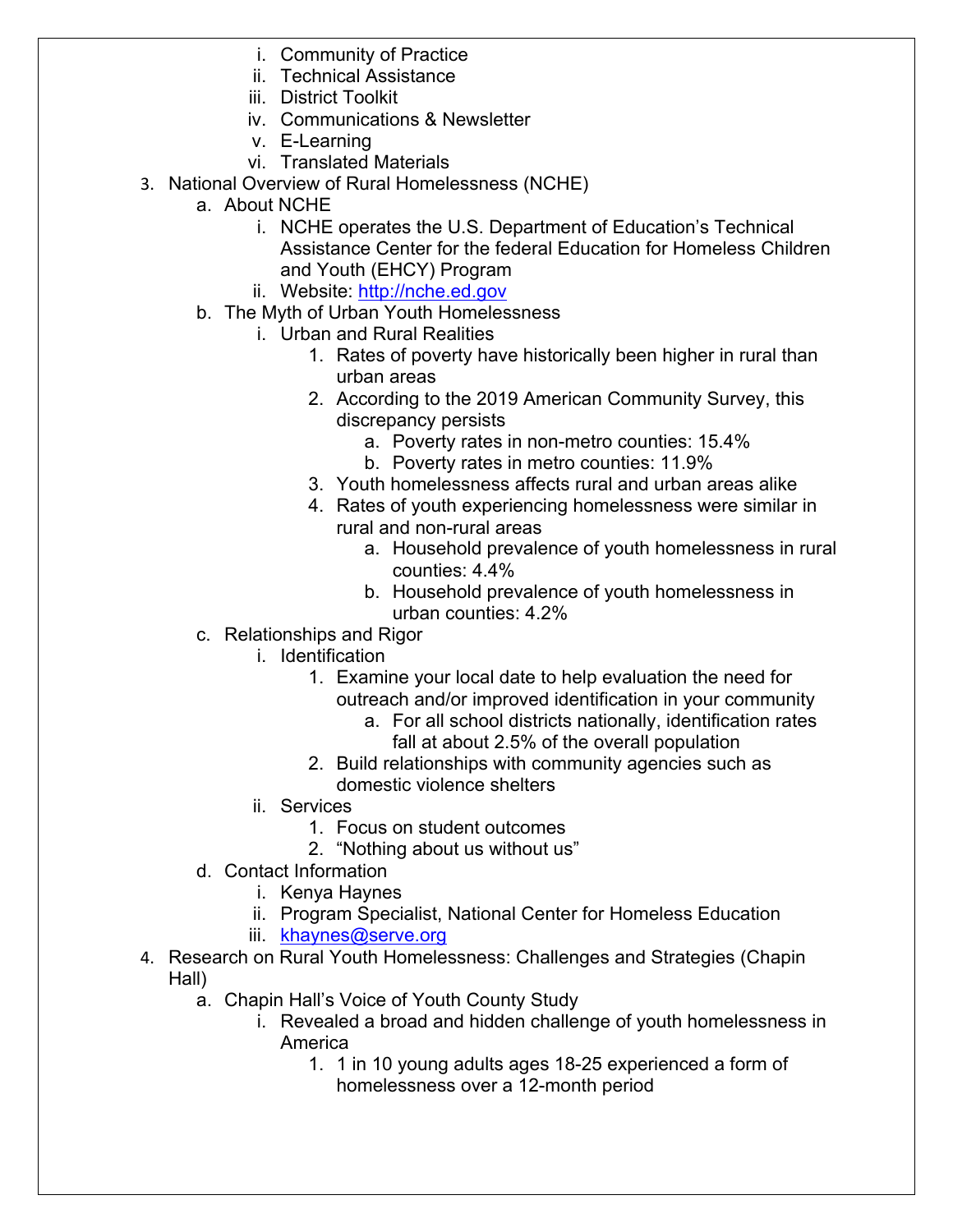- 2. 1 in 30 youth ages 13-17 experienced a form of homelessness over a 12-month period
- ii. Survey data underscore invisible homelessness in schools
	- 1. 5.2% of high school students reported homelessness in 2- 18-19 in surveys
	- 2. That's over twice the rate of students reported by schools as experiencing homelessness (2.3%)
- iii. LGBTQ youth come into systems with more adversities
	- 1. LGBTQ youth had 2.2 times the risk of reporting homelessness
- iv. Race and Intersectionality
	- 1. Youth of color experience higher rates of homelessness
		- a. 11% American Indian & Alaskan Native, 7% Black, 7% Hispanic, 4% White/Non-Hispanic
	- 2. Explicit homelessness self-reported over the last 12-months:
		- a. 4% white & non-LGBTQ, 7% Black & non-LGBTQ, 8% White +LGBTQ, 16% Black & LGBTQ
- v. Missed opportunities across public systems
	- 1. Among youth experiencing homelessness on a given night:
		- a. 46% ever in detention or incarceration, vs. 15% of general (older) youth population
		- b. 29% ever in Foster Care, vs. 2% of general youth population
		- c. 34% had less then high school diploma/GED (ages 18-25) vs. 11% of general youth population
	- 2. In Washington State, the largest number of youth facing homelessness after a public system:
		- a. 19% from residential behavioral health became homeless within 12 hours
- vi. Risk factors for homelessness overlap with risk factors for school dropout
	- 1. Low educational attainment is a risk factor for homelessness, and homelessness is a risk factor for lower educational attainment
	- 2. Racial and ethnic inequities cut across both homelessness and educational outcomes
- vii. Rural youth homelessness: equally prevalent but more hidden
	- 1. Where youth experiencing homelessness stay the night in rural vs. urban counties contributes to this invisibility
- viii. Rural youth experiencing homelessness are more likely to be out of school and work than youth in urban cities
- b. Challenges Identifying Youth
	- i. Undercounting: rural areas underestimate the number of youth experiencing homelessness due to a lack of community awareness
	- ii. Liaisons: youth were not aware their schools had federally required school-based homelessness liaisons
- c. Services and Supports
	- i. Key resource gaps
		- 1. Transportation and technology
		- 2. Mental health and addiction services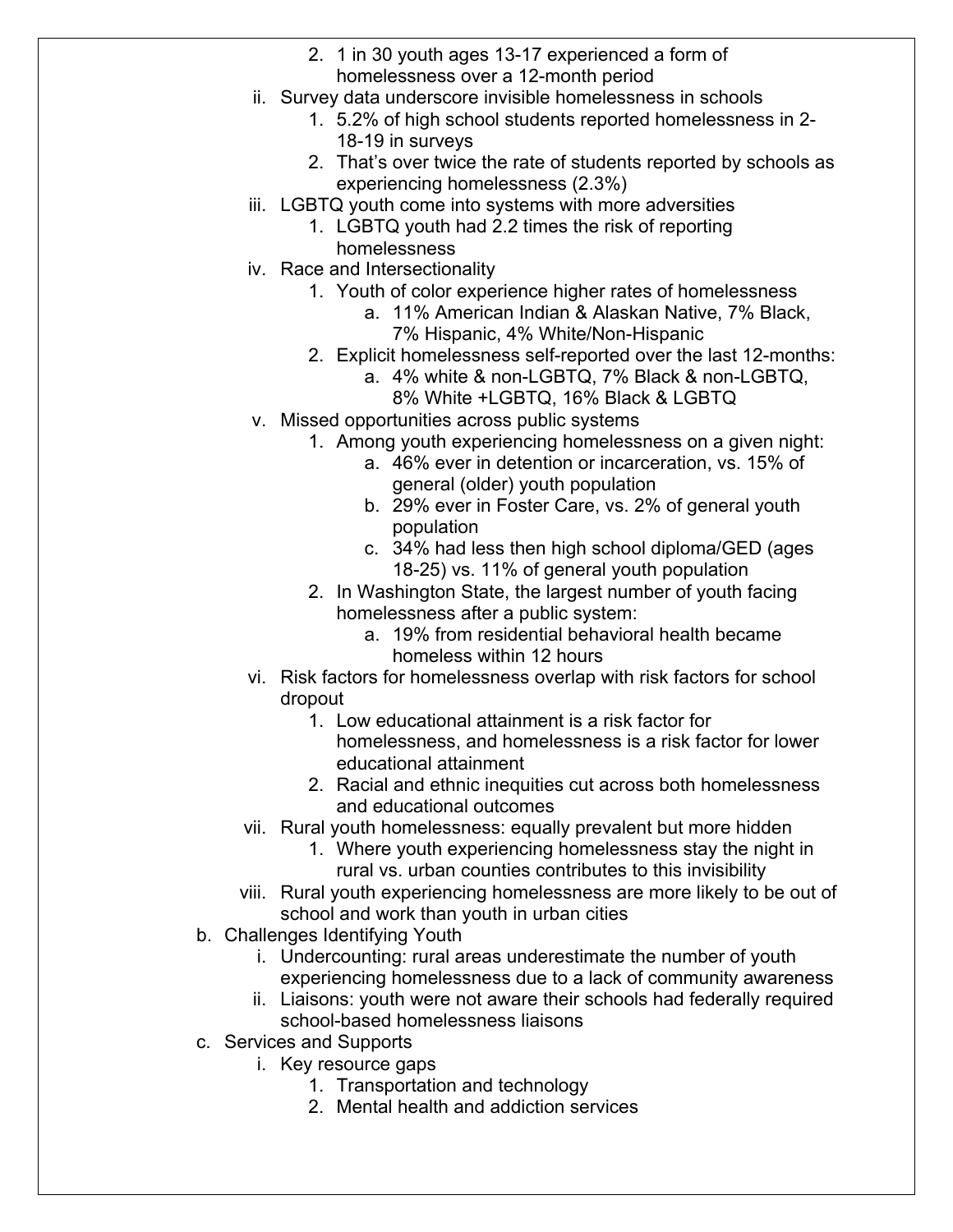- 3. Housing programs and resources
- 4. Safe spaces and systems navigation
- 5. Work and education
- d. Equity and Inclusion
	- i. Racism: youth reported experiencing racism from rural public systems
	- ii. Tribal nations and marginalized communities: lack funding to develop strategies
	- iii. LGBTQ+: rural areas lack affirming services and supports for LGBTQ+ youth
- e. Barriers to Cross-Systems Collaboration
	- i. Lack of resources and high turnover
	- ii. Agencies not understanding each other
	- iii. Different definitions of homelessness
	- iv. Data sharing challenges
- f. Barriers to Youth Collaboration
	- i. Geographic and technological challenges
	- ii. Tokenization
	- iii. Excluding marginalized youth
	- iv. Lack of funding
- g. The Role of Schools
	- i. In rural areas school systems have to play a stronger role in the absence of services
	- ii. To prevent and address youth homelessness, rural schools need more capacity to:
		- 1. Identify youth and raise awareness
		- 2. Dismantle systemic racism
		- 3. Support LGBTQ+ affirming services and supports
- h. Youth Driven Solutions
	- i. Developing a direct cash transfer program for youth experiencing homelessness
		- 1. Shaped on a collaborative process:
			- a. Center on youth, equity, and trust
			- b. Boost housing stability and empowerment
			- c. Identify and manage barriers to success
			- d. Adopt a flexible and simple approach
	- ii. New York City's model: "Cash Plus" Housing Solution
- i. From Reactive to Proactive
	- i. We can't end youth homelessness without prevention
	- ii. Our homeless system has put providers into a constant state of triage
	- iii. Need to improve our crisis response system around youth homelessness
	- iv. Take a more public health approach to ending homelessness
		- 1. Can't be solved with just an emergency approach
		- 2. Pathways and entry points need to be addressed
		- 3. Single greatest pathway into adult homelessness is youth homelessness
- j. Systems Change: The Upstream Project